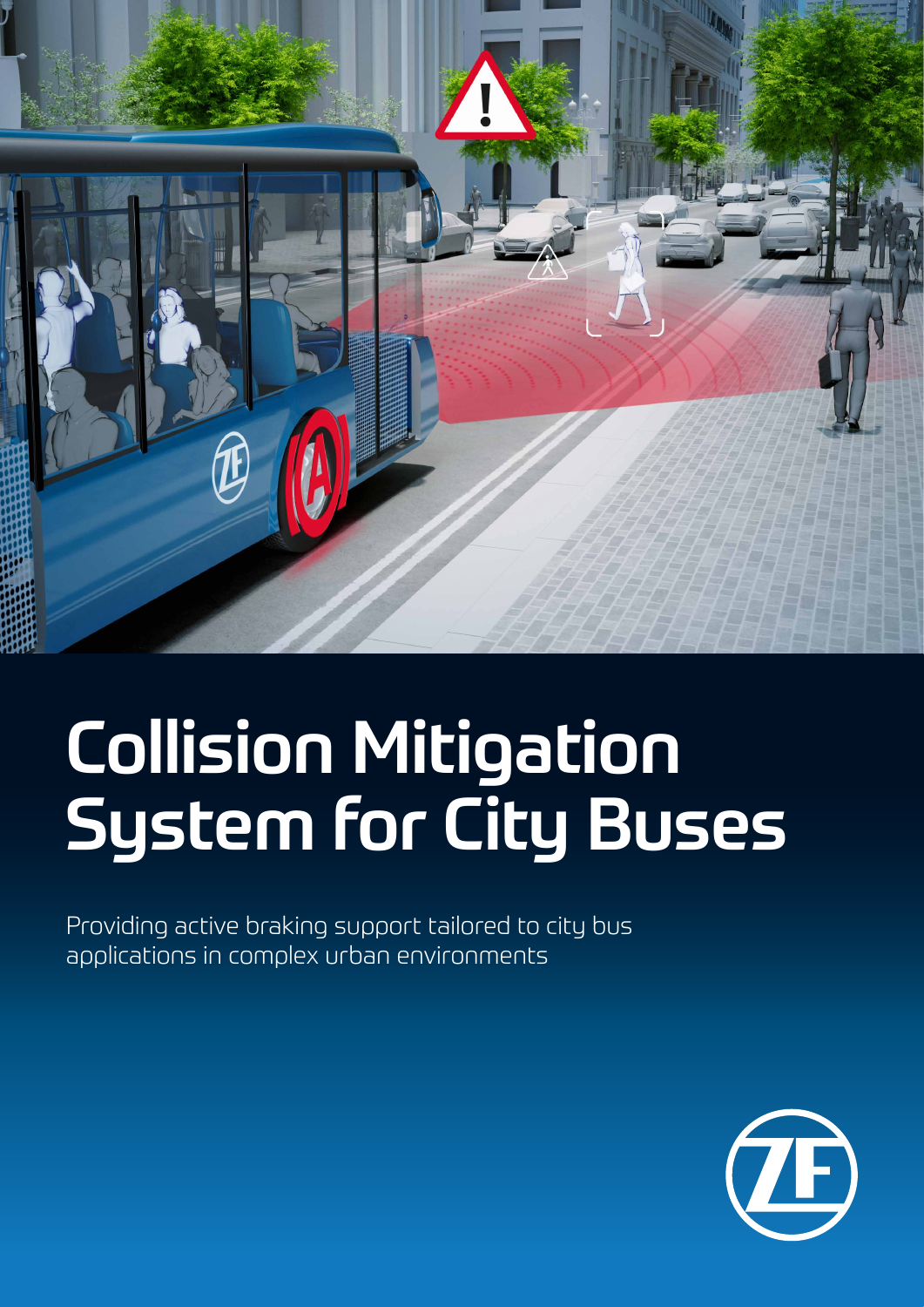## ZF's Pioneering Collision Mitigation System for City Buses

The industry's first OE-independent Collision Mitigation System (CMS) solution specifically engineered for city buses operated in complex urban environments serves the increasing safety demands of the public transport sector. The sustem can actively respond to vehicles, bicyclists, and pedestrians in or entering the vehicle path to help avoid or mitigate impending collisions, while protecting unsecured bus passengers.

### Value to Customers

- Enables adding CMS functionality to city bus applications
- Helps to increase safety for unprotected road users as well as for passengers on the bus
- Assists city bus drivers to manage dangerous driving situations in complex urban environments
- Effectively contributes to increase safety of urban road traffic and public transport sector
- Supports OE customers to serve municipal requirements for advanced safety in urban areas





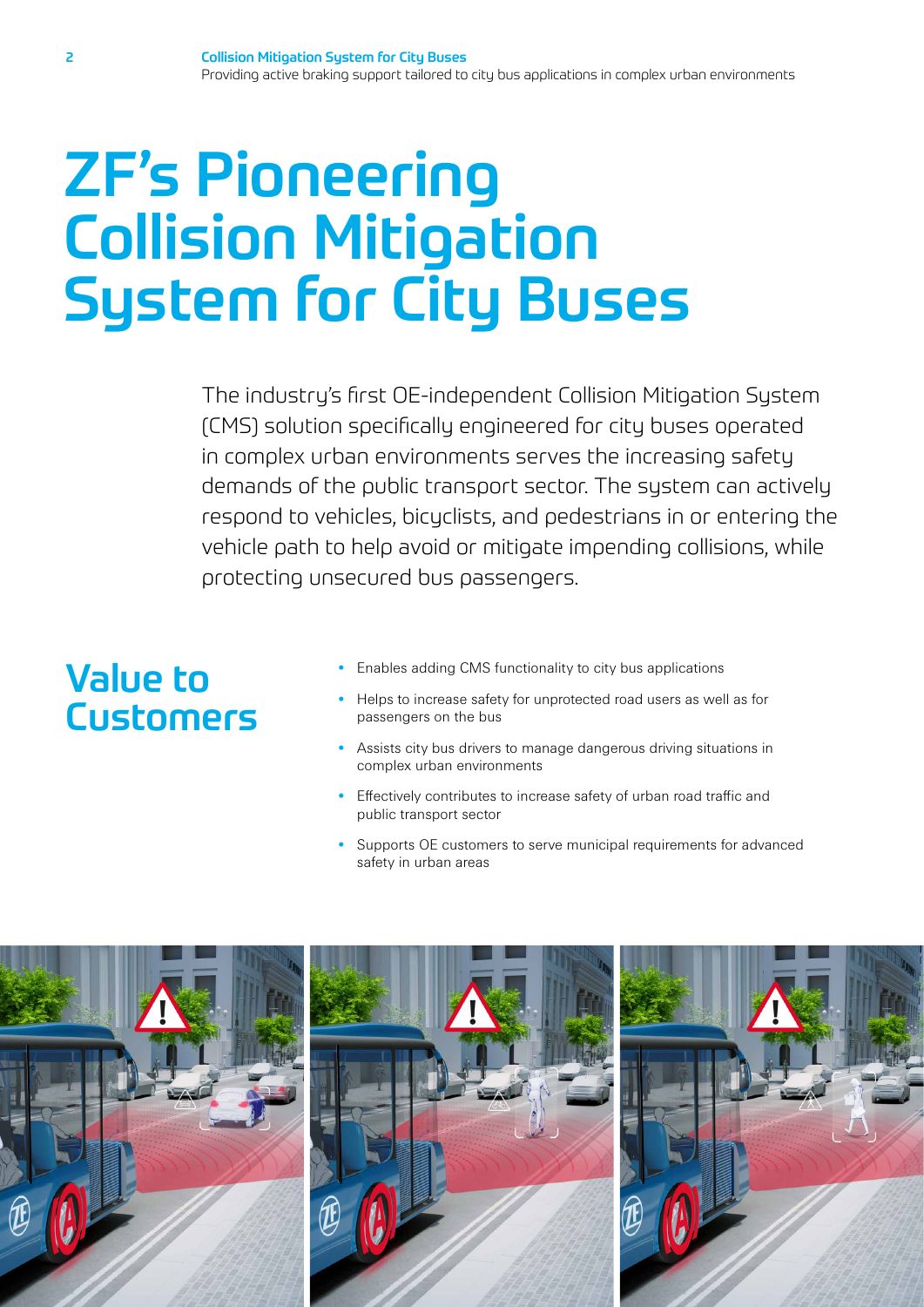

#### **Technical** Features

- City Bus Collision Mitigation System with added support for urban vehicle speeds and complex environments
- Designed to monitor a variety of objects in or entering the vehicle path, including vehicles, bicyclists, and pedestrians
- If an impending collision is detected, the system can issue a Forward Collision Warning and automatically apply the brakes
- Builds on OnGuardMAX system, offering a performance tailored to city bus applications
- Data integration of state-of-the-art camera and radar enables advanced object classification and sophisticated situational analysis
- Equipped with an integrated Event Data Recorder enabling critical event analysis
- Offers additional optional functionalities such as High Beam Assist, Lane Data, and Traffic Sign Interface
- Applicable to electric and internal combustion engine city buses

#### The ZF **Difference**

- Industry's first OE-independent Collision Mitigation System specifically engineered for city bus applications
- Active braking cascade designed to focus on the collision threat in front of the bus, while also protecting potentially unsecured bus passengers at the same time
- Algorithm benefits from ZF's extensive on-road experience to optimally perform in complex traffic situations of urban environments